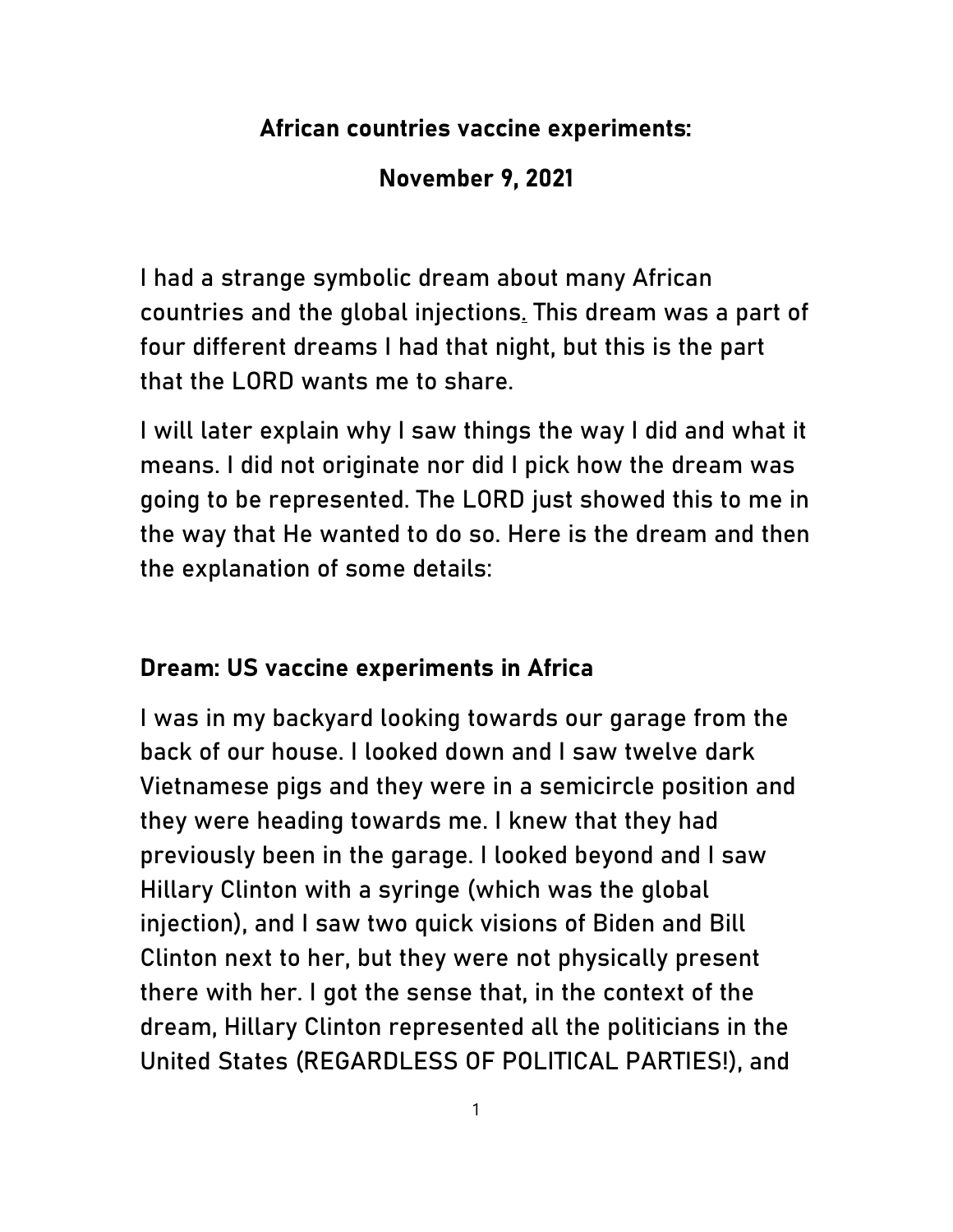that the USA was conducting medical experiments in Africa. I had the understanding that the pigs represented some African countries. They were black or dark grey colored Vietnamese pigs and they were dirty all over with dry mud. The pigs were slowly walking towards me and I had a feeling of responsability for them. I have previously had dreams were I see pigs, but in those dreams they represented demonic entities and they were another species of pigs.

(In real life, we have pigs in our farm. So I was not scared when I saw them come to me.)

I felt that I was responsible for feeding them and caring for them, and I treated them as MY ANIMALS; I was very jealous for them. I knew that they represented African countries. As they approached me, I began to call all the African countries whose names contained the letter "W". So when I called them they would come to me. I saw in the distance that the politicians all had syringes in their hands and I knew that the US policians had been and are currently experimenting with African countries with these so-called "vaccines". I called the animals to safety so that they would not be harmed by this, and I wanted them to stay as far away from those people as possible.

When I called those countries which contained the letter "W", these were the ones I specifically remember: Rwanda (the animal representing this country wanted to stay very close to me and was determined to escape the US officials),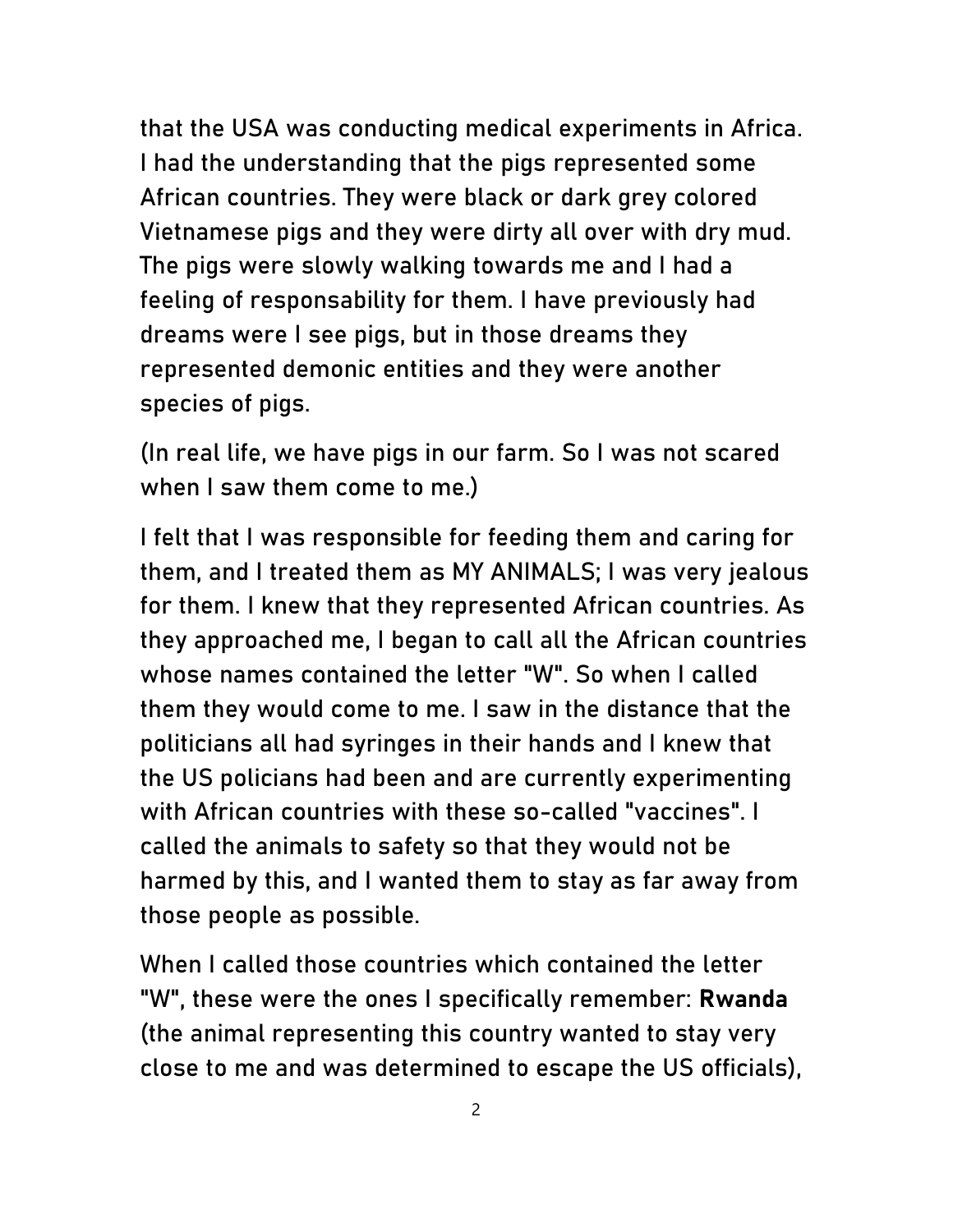Swaziland (also called Eswatini; I have seen this country in previous dreams), Zimbabwe (who was also close to me right after Rwanda), and Botswana (I vaguely remember seeing this country but because it had the letter "W", I think I called for Botswana as well).

As all the animals made their way towards me, I noticed that one of the pigs had not come yet. I saw the other pig/swine next to Hillary and I noticed that she was attracting him with food so that she could inject him, and I could see her handling the syringe in a weird way, like she was tampering with it. When I saw this scene, I shouted: "Hey, Mozambique, come here! Mozambique come quickly, now! Get away from there!". So Mozambique turned around and slowly crept towards me and escaped from danger.

When they were finally in safely with me, I noticed that I was raising my right hand in front of me, in a straight position. When I saw my hand, I noticed that I was wearing an old white shirt with buttons, and I could only see my arm and my right hand extended. When I looked at my hand, I noticed that it had multiple skin colors representing different ethnicities from the previous countries I mentioned. I had the impression that I was representing the "Father" of these African countries or that I was a famous African politician, like Nelson Mandela for example. But I am not exactly sure.

I further understood that my raised hand was a sign that God was doing to that those countries would come to Him and be safe under His wings of protection. I still don't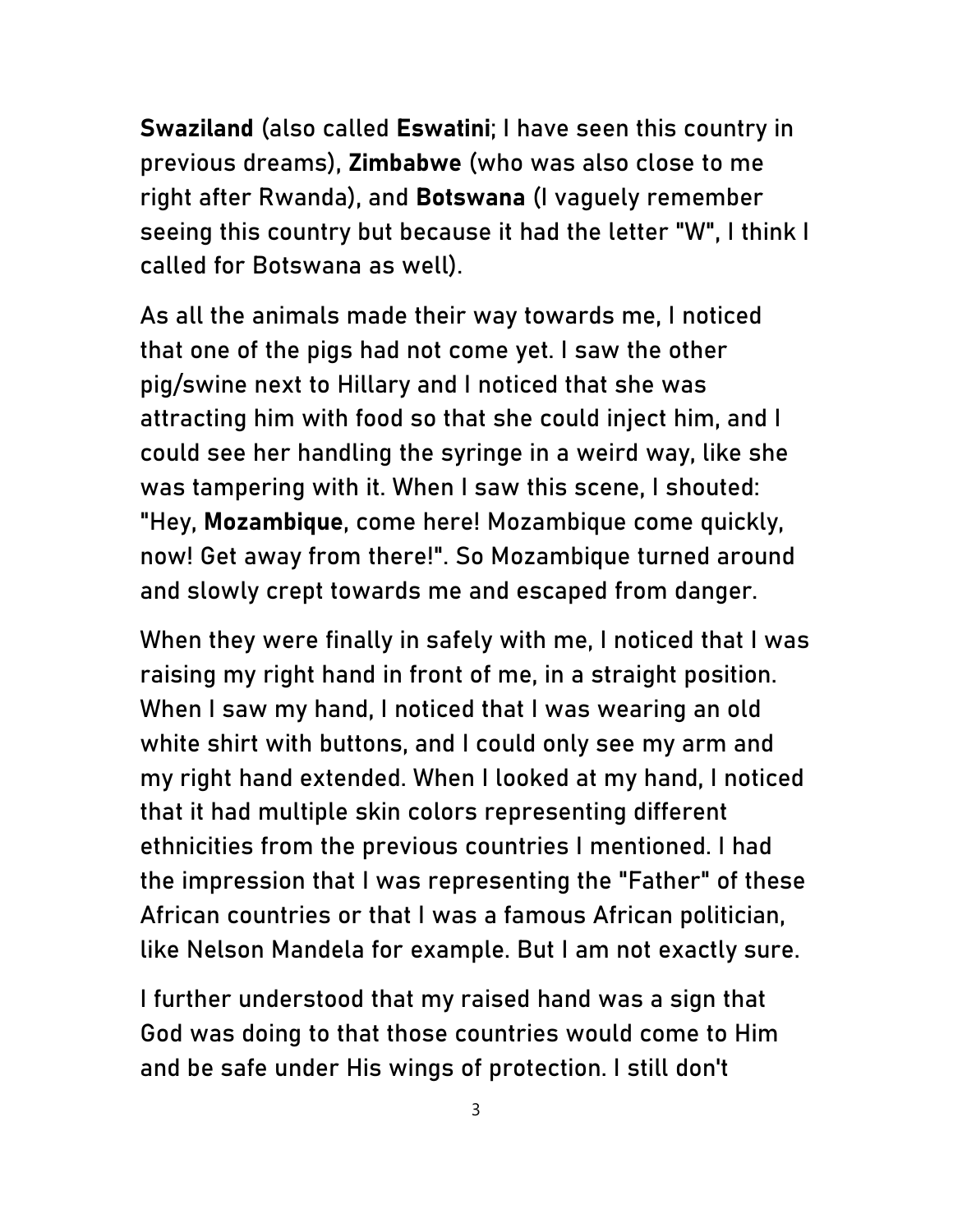understand exactly what this scene meant, but I believe that it might as well have been all these things at the same time. God speaks in many ways and He is not limited in terms of what He shows to people, in the way He wants to show information.

After all this, I was looking at my hand and I got embarrassed because it looked to me like I was doing the Nazi salute with my right hand. But that was NOT THE CASE because my intention was to signal to those countries where they had to go. Then I saw Hillary look at me like she was offended by the "Nazi sign" that I was doing, (she was looking for ways to frame me for something, such as being "racist"). Then I thought to myself: "Wait, what am I doing, this is not the Nazi salute! This is as a sign for them so they can come to me, I am not being racist! Why is she looking at me like that?!" I wanted to put my hand back down, but the LORD reminded me that I knew what I was doing and that I should ignore what this Hillary was thinking about me. I knew what I was doing even though the rest of the people thought that I was being racist. And that is the end of the dream.

## Meaning:

There are some things in this dream whose meaning I have understood perfectly and without doubts. But some details are still vague as to what they stood for in the context of the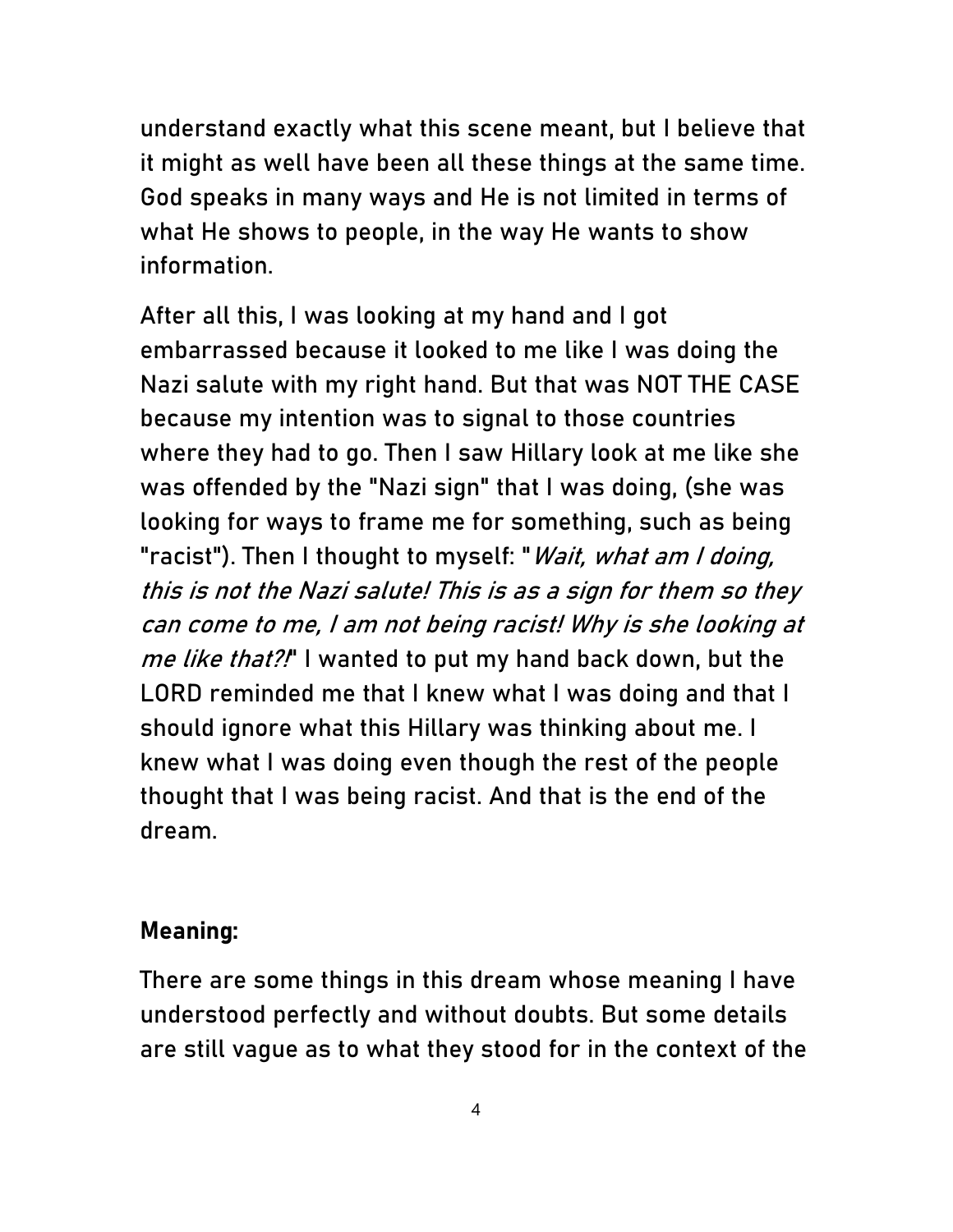dream. But what I do know is this:

1. The pigs in this dream represented some African countries.

2. Hillary Clinton represented all US politicians (regareless of their "parties"; and yes, TRUMP is also included).

3. The US politicians all had syringes that they were using to experiment on these countries, as if they were "guinea pigs". (Although guinea pigs are rodents and not pigs.)

After this dream, I asked the LORD a question about why He showed me these countries as being pigs. I know that there are people out there that will really misunderstand this message because of socio-cultural movements such as "racism". Aside from the fact that this movement is distraction from the devil, God is not a human being nor does He view some people with more authority or power than others. Just because a talking screen (the media) tells you that an entire continent called Africa is 100% poor and in an eternal crisis, it doesn't mean that God has to "choose" how He represents nations, people's, and tongues when He shows information to us. So if you have found this message offensive in any way, then you must seek Him so that He can show you how He sees our world through His eyes, not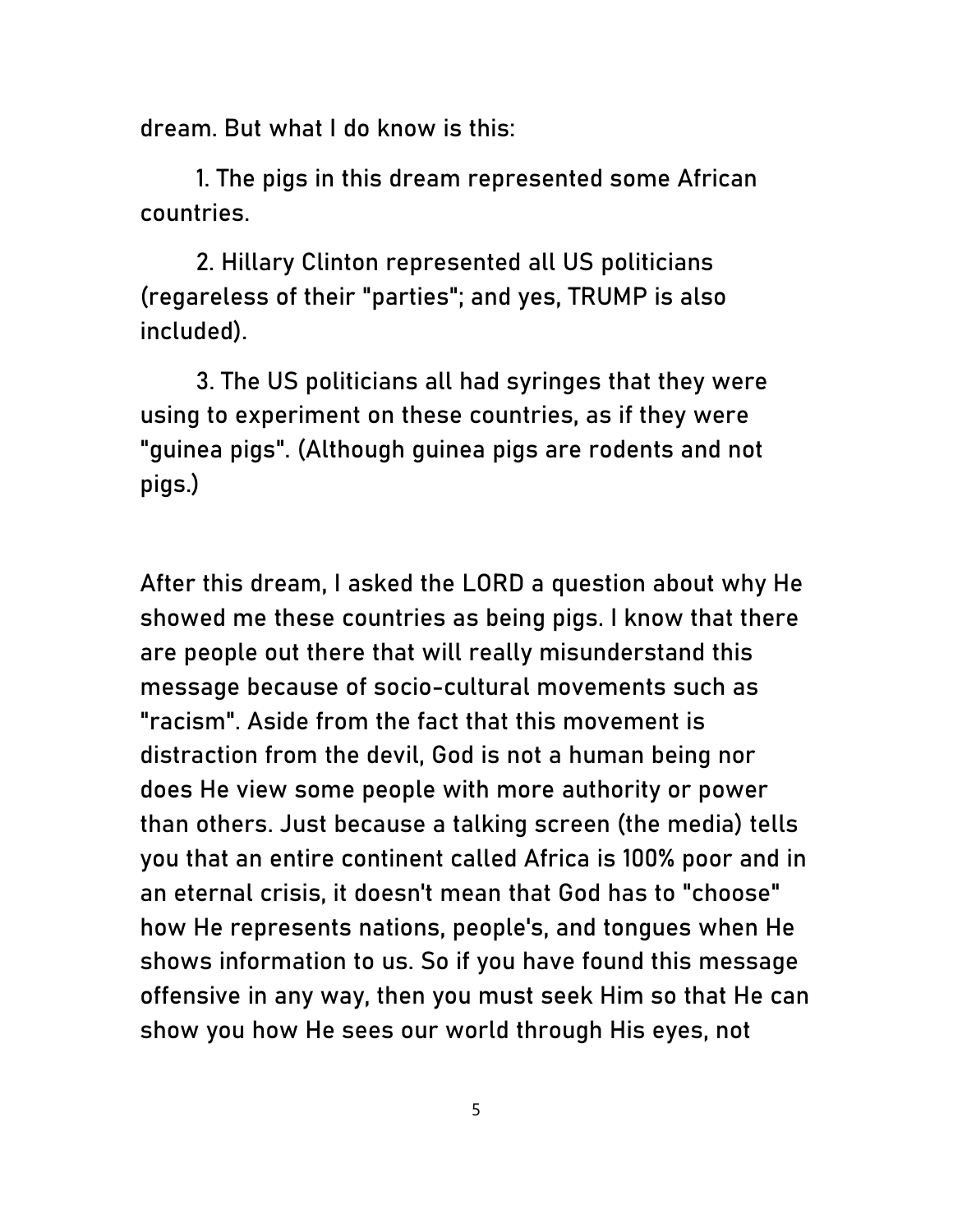through our foolish human eyes.

As I shared the dream with another family member, she told me something I had not thought about. She mentioned that maybe it's not that the countries are like pigs, but that the US politicians actually viewed them as "low as pigs". That statement made much sense in my mind, but because I am not sure why they were shown as pigs, I will keep presenting this dream to God for further explanation and truth. I have also remembered a Christian who has a blog called "Christian Truth Center", written by a Kenyan man named Joshua Munguti. Some years back, the LORD gave Him a word about Nairobi, and God was comparing Nairobians to PIGS because of how filthy they were. The pigs that I saw in the dream were like my pets. I treated them with love and care, and I felt a tenderness towards them. I wanted to keep them all safe from harm.

I hope that the people of Rwanda, Swaziland, Zimbabwe, Botswana, and Mozambique can heed the the warnings from the LORD and seek JESUS CHRIST FOR REPENTANCE AND FOR BUILDING UP FAITH. FAITH IS THE SHIELD IN OUR ARMOUR, AND IT IS OUR ONLY DEFENSE AGAINST THE DARTS OF THE DEVIL:

(Please, READ THESE VERSES AND STUDY THEM THROUGHLY. Faith is our shield against the devil, and our Sword of the Spirit if the Word of God. Amen ).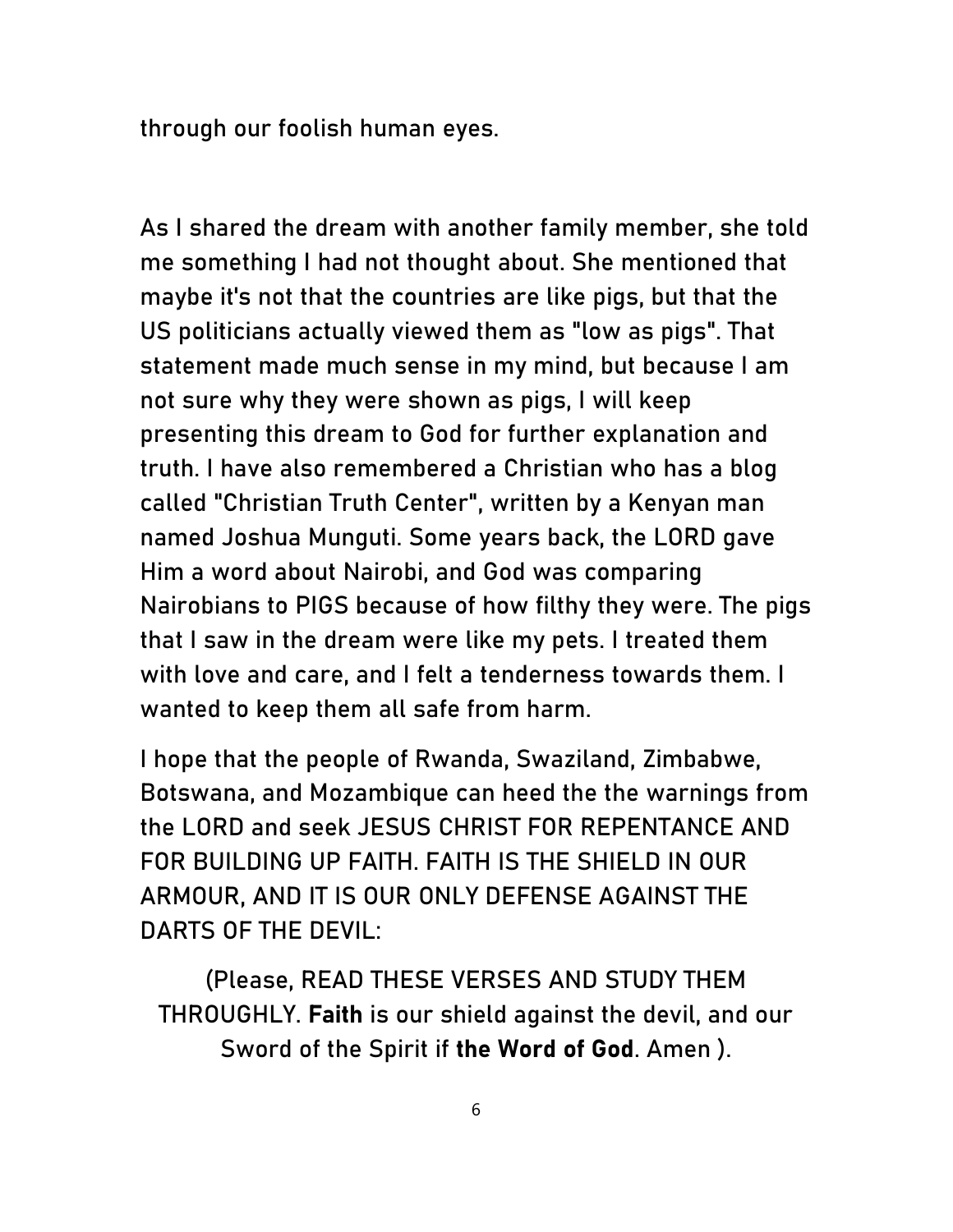Ephesians 6:12-16

"For we wrestle not against flesh and blood, but against principalities, against powers, against the rules of the darkness of this world, against spiritual wickedness in high places.

Wherefore take unto you the whole armour of God, that ye may be able to withstand in the evil day, and having done all, to stand.

Stand therefore, having your loins girt about with truth, and having on the breastplate of righteousness; And you feet shod with the preparation of the gospel of peace; Above all, taking the SHIELD OF FAITH, wherewith ye shall be able to quench all the firely darts of the wicked."

Hebrews 11:1-3

"Now faith is the substance of things hoped for, the evidence of things not seen.

For by it the elders obtained a good report.

Through faith we understand that the worlds were framed by the word of God, so that things which are seen were not made of things which do appear."

God bless you all! Amen.